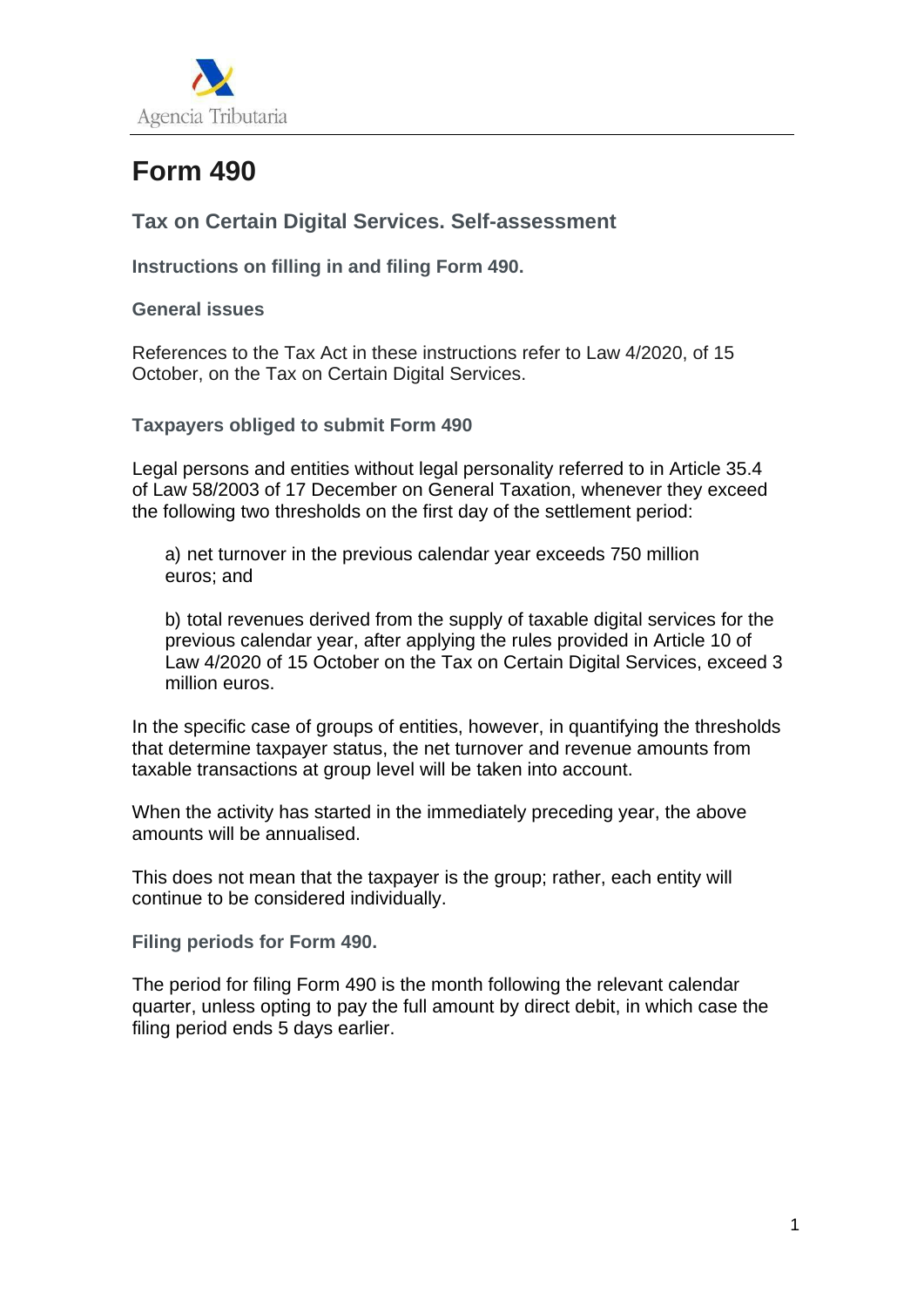

**Filing methods for Form 490.**

Form 490 must be filed electronically using recognised electronic certificates issued for the identification and authentication of the taxpayer.

Form 490 can be filed by:

a) Taxpayers.

b) Voluntary representatives of the taxpayers with authorisation (proxies) to electronically file tax returns and self-assessments with the Tax Agency on their behalf or representation.

c) Shared tax reporters.

**Filling in Form 490**

#### **Identification**

Enter the taxpayer's NIF (Tax ID Number), name or trade name and email.

In the case of taxpayers not established in the European Union, enter the identification of the representative (NIF and full name) referred to in Article 13.1.e) of Law 4/2020.

#### **Period**

Enter the quarterly period (Q1, Q2, Q3 or Q4) and financial year for the selfassessment.

#### **Group identification (to be completed only by taxpayers in groups)**

Only for entities that are part of a group (Article 8.3 of Law 4/2020), fill in the group name and the name and country of residence of the parent entity.

#### **Settlement**

#### **TAXABLE BASE**

| <b>Box</b> | Adjustment (Art. 10.3 Law 4/2020): fill in this box ("X") only when |
|------------|---------------------------------------------------------------------|
| [A]        | the taxable base for prior periods provisionally assessed as the    |
|            | amount                                                              |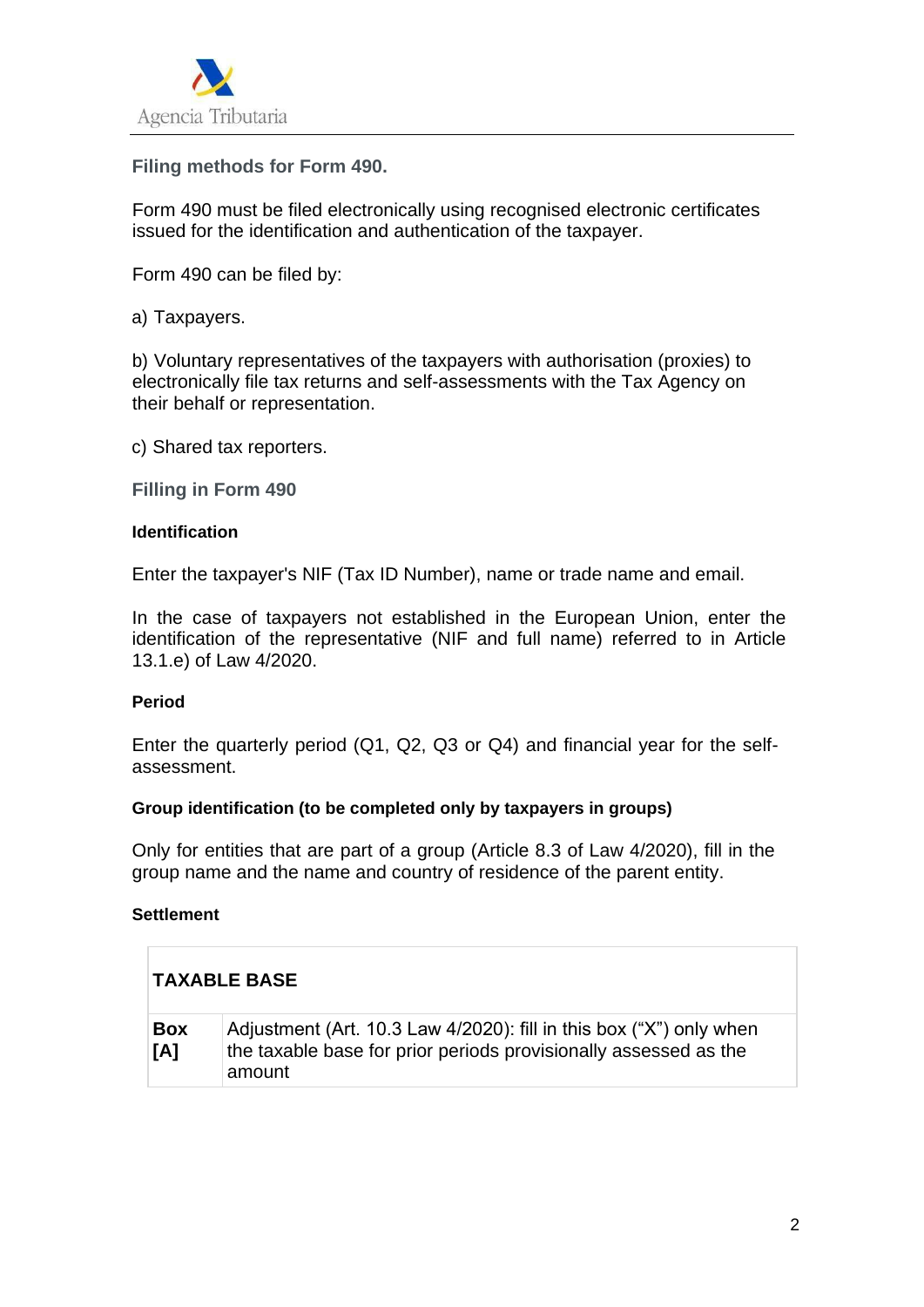

was unknown is now known in the period referred to in the selfassessment.

When filling in this box, you must complete the information on pages 2 and 3 of the form, and boxes [18]- "Adjustment tax due adjustment periods" and [19]- "Adjustment tax due adjustment periods attributable to the State".

## **1. Online advertising services**

| <b>Box</b><br>[01] | Total revenues: enter the amount of the taxpayer's total revenues<br>for online advertising services during the settlement period.                                                                                                                                                                                                                                                                                                                                                                                                                                                       |
|--------------------|------------------------------------------------------------------------------------------------------------------------------------------------------------------------------------------------------------------------------------------------------------------------------------------------------------------------------------------------------------------------------------------------------------------------------------------------------------------------------------------------------------------------------------------------------------------------------------------|
| <b>Box</b><br>[02] | Taxable base for the period: enter the taxable base for the<br>settlement period for online advertising services, applying to total<br>revenues the proportion representing the number of times the<br>advertising appears on a device in Spanish territory compared to the<br>number of times it appears on any screen, regardless of its location.<br>However, if the transactions are limited to the territory where the tax<br>applies, the taxable base will be made up of the total revenues<br>obtained in Spain, without the above-mentioned proportion having<br>to be applied. |
| <b>Box</b><br>[03] | Adjustment taxable base prior periods (Art. 10.3 Law 4/2020): only<br>fill in this box to include the additional sum (positive or negative) of<br>the taxable base of prior periods (up to 4 years) when this amount<br>was provisionally calculated as it was not known during that period.<br>This box includes the sum of the adjustment for online advertising<br>services.                                                                                                                                                                                                          |

## **2. Online intermediary services**

| A. With delivery of goods or provision of underlying services |                                                                                                                                        |  |
|---------------------------------------------------------------|----------------------------------------------------------------------------------------------------------------------------------------|--|
| <b>Box</b><br>[04]                                            | Total revenues: enter the amount of the taxpayer's total<br>revenues for online intermediary services during the settlement<br>period. |  |
| <b>Box</b><br>[05]                                            | Taxable base for the period: enter the taxable base for the<br>settlement period for online intermediary services with                 |  |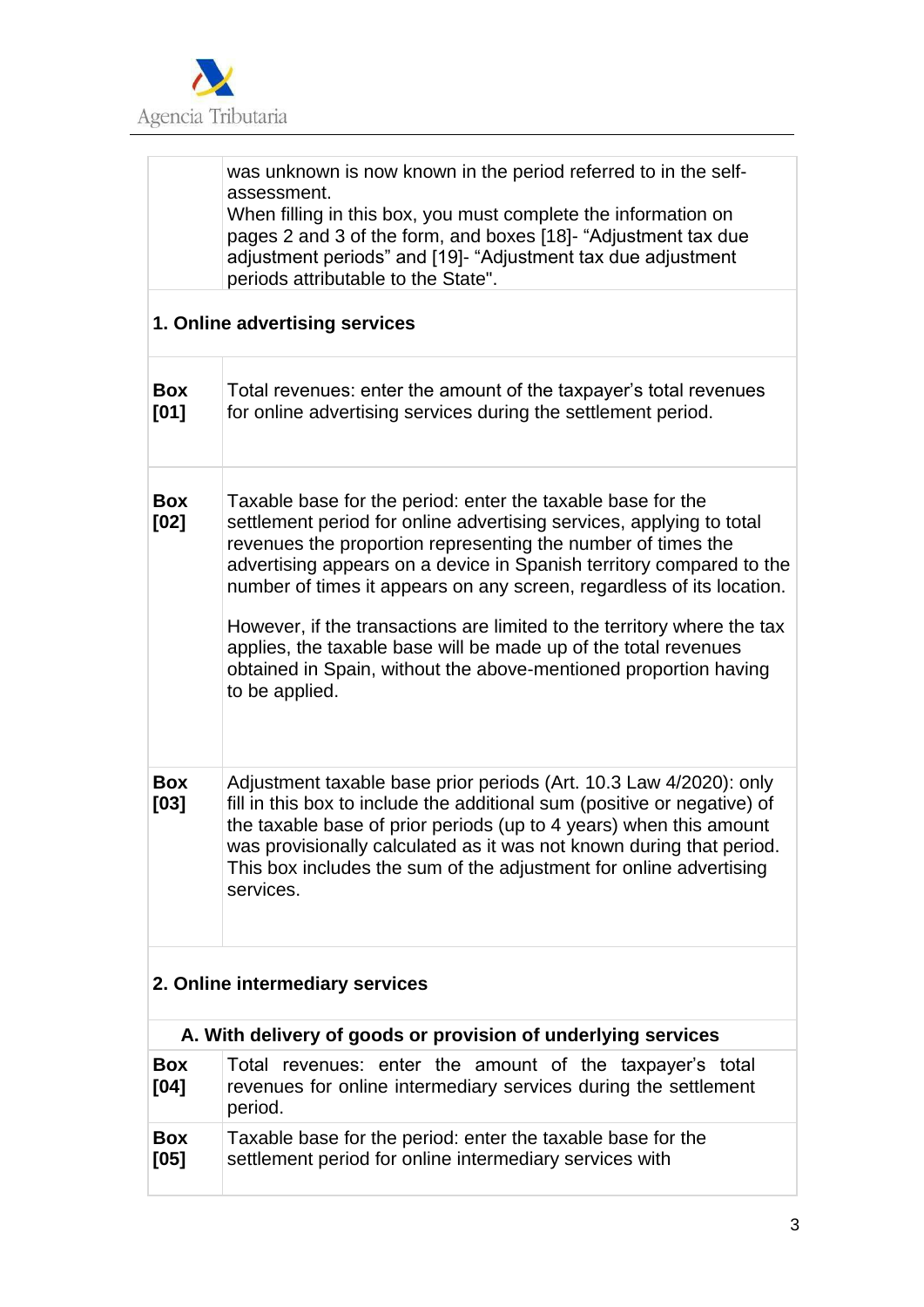

|                               | delivery of goods or provision of underlying services directly<br>between users, applying to total revenues the proportion<br>representing the number of users in the territory where the tax<br>applies compared to the total number of users involved in this<br>service, regardless of their location.<br>However, if the transactions are limited to the territory where the tax<br>applies, the taxable base will be made up of the total revenues<br>obtained in Spain, without the above-mentioned proportion having<br>to be applied. |
|-------------------------------|-----------------------------------------------------------------------------------------------------------------------------------------------------------------------------------------------------------------------------------------------------------------------------------------------------------------------------------------------------------------------------------------------------------------------------------------------------------------------------------------------------------------------------------------------|
| <b>Box</b><br>[06]            | Adjustment taxable base prior periods (Art. 10.3 Law 4/2020): only<br>fill in this box to include the additional sum (positive or negative) of<br>the taxable base of prior periods (up to 4 years) when this amount<br>was provisionally calculated as it was not known during that period.<br>This box includes the sum of the adjustment for online intermediary<br>services with delivery of goods or provision of underlying services.                                                                                                   |
|                               | <b>B. Other online intermediary services</b>                                                                                                                                                                                                                                                                                                                                                                                                                                                                                                  |
| <b>Box</b><br>[07]            | Total revenues: enter the amount of the taxpayer's total<br>revenues for online intermediary services during the settlement<br>period.                                                                                                                                                                                                                                                                                                                                                                                                        |
| <b>Box</b><br>[08]            | Taxable base for the period: enter the taxable base for the<br>settlement period for these online intermediary services, determined<br>by the total revenues directly from users when accounts with access<br>to the digital interface used were opened using a device located at<br>the time in territory where the tax applies, regardless of their<br>location.                                                                                                                                                                            |
| <b>Box</b><br>[09]            | Adjustment taxable base prior periods (Art. 10.3 Law 4/2020): only<br>fill in this box to include the additional sum (positive or negative) of<br>the taxable base of prior periods (up to 4 years) when this amount<br>was provisionally calculated as it was not known during that period.<br>This box includes the sum of the adjustment for other online<br>intermediary services.                                                                                                                                                        |
| 3. Data transmission services |                                                                                                                                                                                                                                                                                                                                                                                                                                                                                                                                               |
| <b>Box</b>                    | Total revenues: enter total revenues for data transmission services<br>during the settlement period.                                                                                                                                                                                                                                                                                                                                                                                                                                          |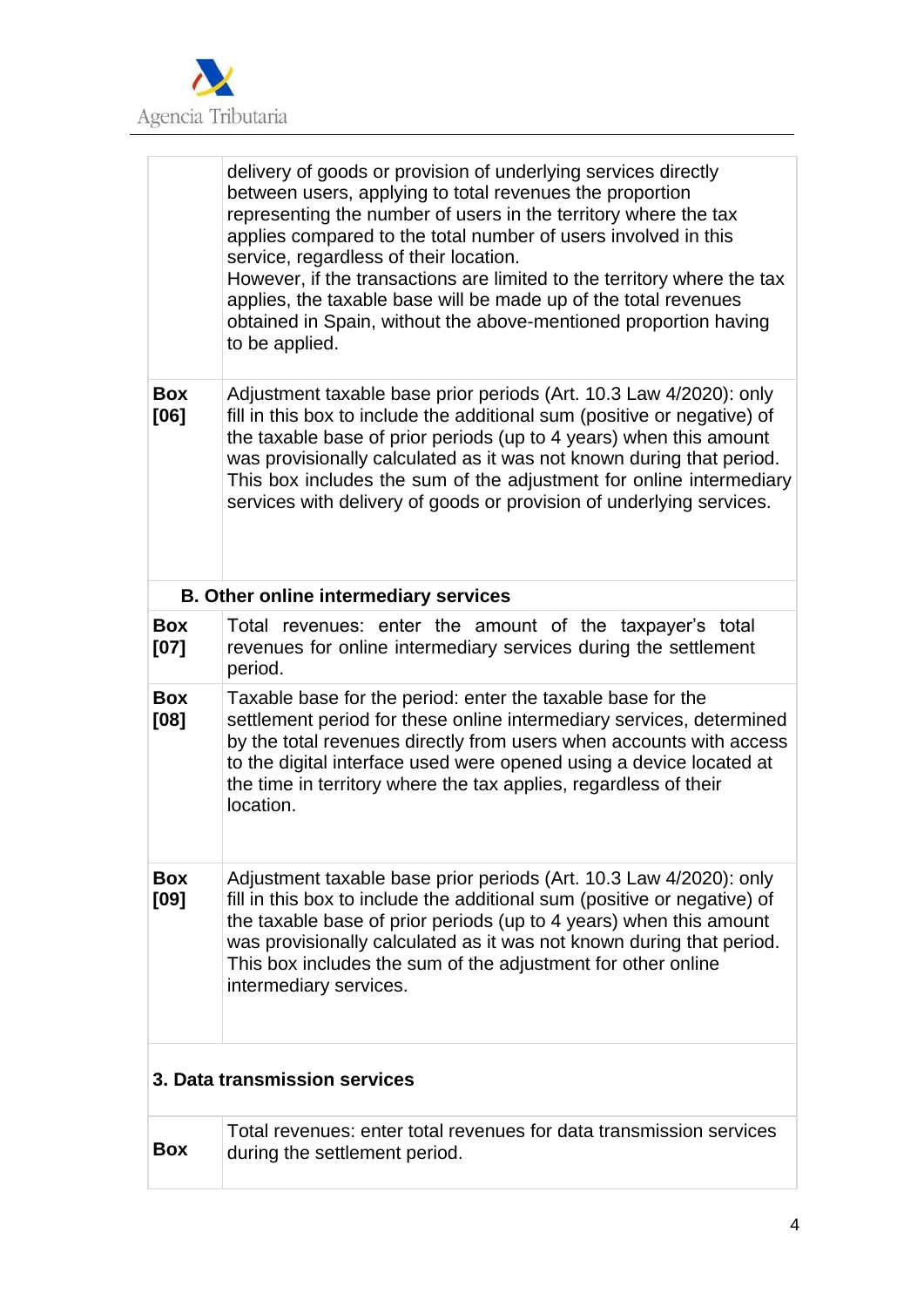

| [10]                 |                                                                                                                                                                                                                                                                                                                                                                                                                                                                                                                                                                                                                                                                                                                     |
|----------------------|---------------------------------------------------------------------------------------------------------------------------------------------------------------------------------------------------------------------------------------------------------------------------------------------------------------------------------------------------------------------------------------------------------------------------------------------------------------------------------------------------------------------------------------------------------------------------------------------------------------------------------------------------------------------------------------------------------------------|
| <b>Box</b><br>$[11]$ | Taxable base for the period: enter the taxable base for the<br>settlement period for data transmission services, applying to total<br>revenues the proportion representing the number of users who<br>generated these data who are in the territory where the tax applies<br>compared to the total number of users who have generated these<br>data, regardless of their location.<br>For this purpose, the time at which the transmitted data were<br>collected is irrelevant.<br>However, if the transactions are limited to the territory where the tax<br>applies, the taxable base will be made up of the total revenues<br>obtained in Spain, without the above-mentioned proportion having<br>to be applied. |
| <b>Box</b><br>$[12]$ | Adjustment taxable base prior periods (Art. 10.3 Law 4/2020): only<br>fill in this box to include the additional sum (positive or negative) of<br>the taxable base of prior periods (up to 4 years) when this amount<br>was provisionally calculated as it was not known during that period.<br>This box includes the sum of the adjustment for data transmission<br>services.                                                                                                                                                                                                                                                                                                                                      |
|                      |                                                                                                                                                                                                                                                                                                                                                                                                                                                                                                                                                                                                                                                                                                                     |
| <b>Box</b><br>$[13]$ | Total taxable base for the period: this is the result of adding the<br>amounts entered in boxes $[02] + [05] +$<br>$[08] + [11]$ on page 1 of the form.                                                                                                                                                                                                                                                                                                                                                                                                                                                                                                                                                             |
| <b>Box</b><br>$[14]$ | Amount adjustment taxable base prior periods (Art. 10.3 Law<br>4/2020): this amount is the result of adding the amounts entered in<br>the following boxes:<br>$[03] + [06] + [09] + [12]$ on page 1 of the form.<br>It must match the sum of the following boxes under "Adjustment"<br>(Art. 10.3 Law)": [30] + [51] + [72] + [93] + [114] +<br>$[135] + [156] + [177] + [198] + [219] + [240] + [261] + [282] + [303] +$<br>$[324] + [345]$ .                                                                                                                                                                                                                                                                      |
| <b>Box</b><br>$[15]$ | Rate: tax rate to be applied to the taxable base (3 percent, i.e.<br>$0.03$ ).                                                                                                                                                                                                                                                                                                                                                                                                                                                                                                                                                                                                                                      |
| <b>Box</b><br>$[16]$ | Tax due: the result of applying the rate to the taxable base for the<br>settlement period (box [13] * [15]).                                                                                                                                                                                                                                                                                                                                                                                                                                                                                                                                                                                                        |
| <b>Box</b><br>$[17]$ | Tax due attributable to the State Administration: this is the result of<br>applying the percentage of taxation in the common territory to the tax<br>due (box [16] * box [24]).                                                                                                                                                                                                                                                                                                                                                                                                                                                                                                                                     |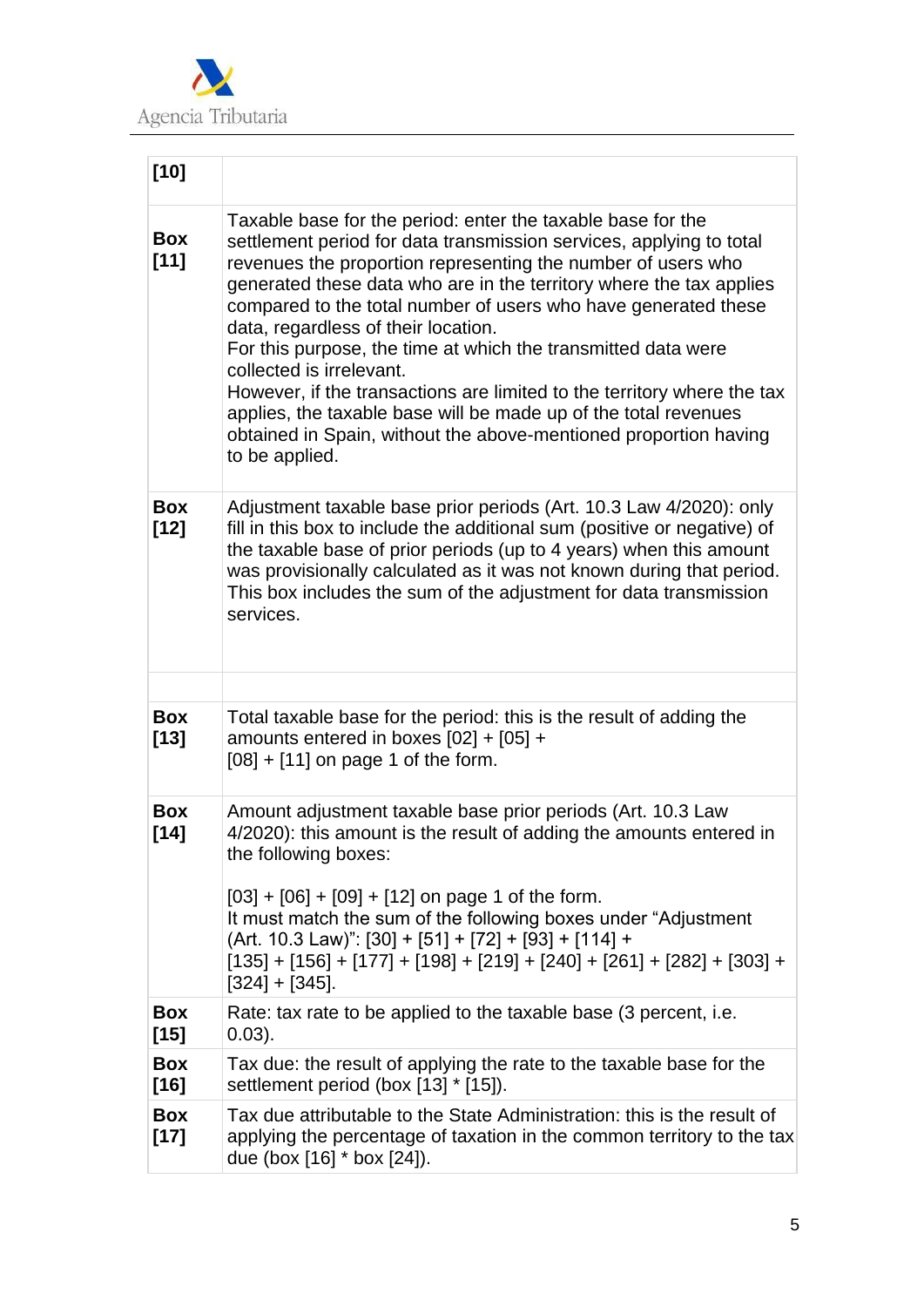

| <b>Box</b>           | Adjustment tax due adjustment periods: this must match the figure                                                                             |
|----------------------|-----------------------------------------------------------------------------------------------------------------------------------------------|
| $[18]$               | entered in box [363] on page 3 of the form.                                                                                                   |
| <b>Box</b><br>$[19]$ | Adjustment tax due adjustment periods attributable to the State: this<br>must match the figure entered in box<br>[364] on page 3 of the form. |

#### **Information on taxes depending on territory (only for taxpayers who pay tax to more than one administration)**

Taxpayers who pay tax to more than one administration must report their percentage of taxation to Álava (box [20]), Guipúzcoa (box [21]), Vizcaya (box [22]) and the common territory (box [24]).

#### **Result**

Only fill in box [25] if you checked the "Supplementary self-assessment" box on the form ("C"), entering the result of the previous tax return or returns filed during the same financial year and period.

Box [26] is used to enter the amount of the Settlement result, which equals:

Box [17] (Tax due attributable to the State administration) + Box [19] (Adjustment tax due adjustment periods attributable to the State) - Box [25] (to be deducted in the case of a supplementary tax return)

#### **Payment**

Enter the amount due (box "I"-Amount), equal to the amount entered in box [26] ("Result of the settlement"), as well as the chosen form of payment ("Form of payment" box).

- $\circ$  To pay
- o Direct payment of the amount to be paid.
- o Acknowledgement of debt and payment by transfer
- $\circ$  Recognition of debt with inability to pay
- o Recognition of debt with deferral request
- o Recognition of debt with offset request
- o Recognition of debt with request to donate Spanish Historical Heritage assets in lieu of payment
- o Partial payments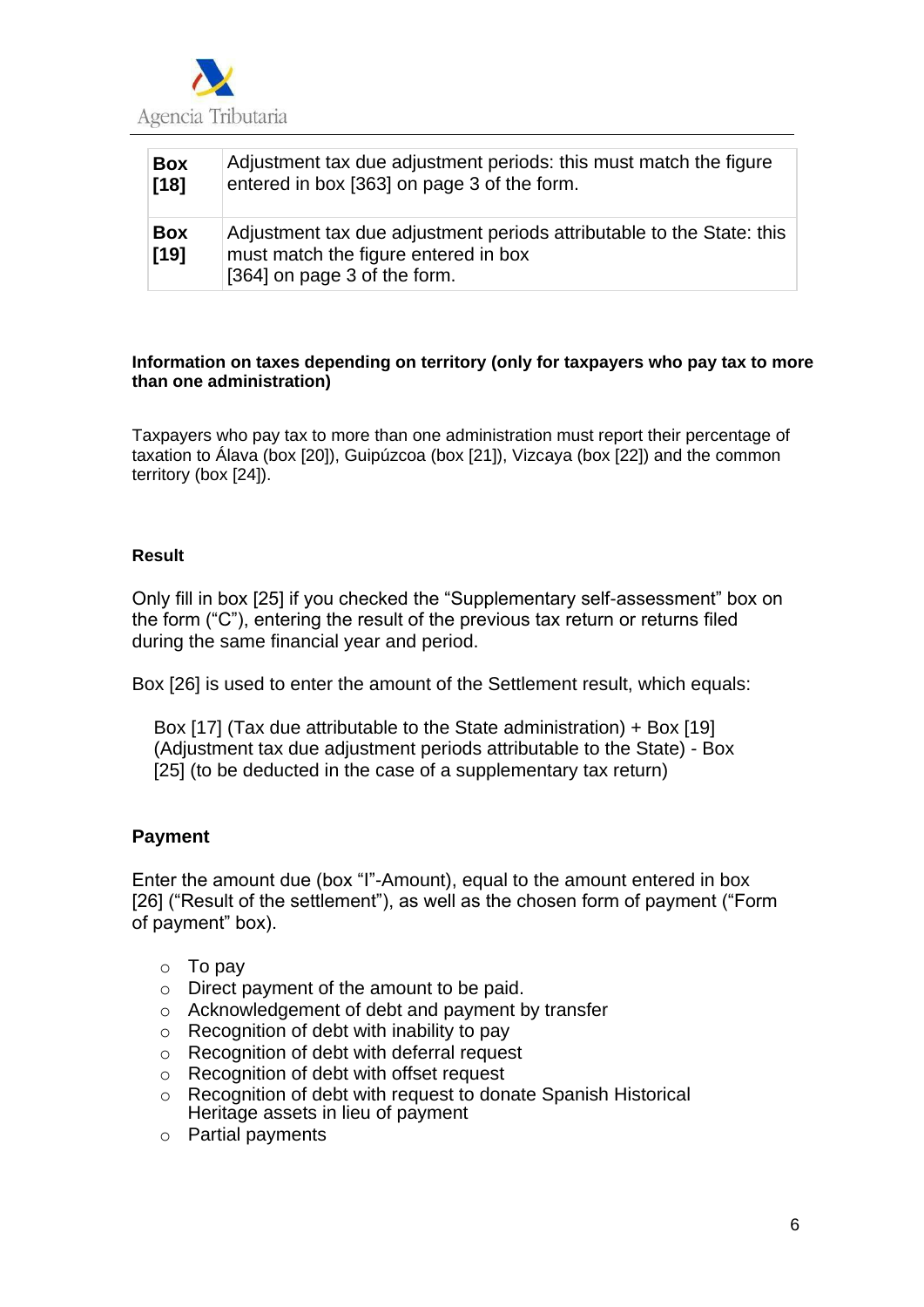

- o Partial payment and recognition of debt with inability to pay
- o Partial payment and recognition of debt with deferral request
- o Payment and recognition of debt with settlement request
- o Partial payment and recognition of debt with request to donate Spanish Historical Heritage assets in lieu of payment

If the "Direct debit of the amount to be paid" option is checked, it must be filed within the direct debit deadline for each self-settlement period.

Similarly, the tax return should contain complete data of the bank account (Code IBAN) in the event of payment through direct debit or the Number of Complete Reference, in the case of payment charged to an account, obtaining the NRC.

## **Refund**

Fill in (box "D" amount) only in the case of a self-assessment with a sum in box [26] ("Result of the self-assessment") is negative, indicating full details of the account (IBAN, BIC/SWIFT) to which the amount is to be transferred. This account must be in the taxpayer's name.

## **Negative (zero result)**

If you are a taxpayer in the current financial year and have no amount to pay (zero tax payable) in a quarterly tax return period in that year, you must file quarterly self-assessment Form 490, filling in the "Negative tax return (no tax due)" box on the form ("Negative" box).

#### **Supplementary**

Mark the "Supplementary self-assessment" box with an "X" when this selfassessed tax return is supplementary to one or more other self-assessments previously filed for the same item and the same tax period.

In such a case, the confirmation number from the previous self-assessed tax return will be recorded in this section. If more than one self-assessed tax return has been submitted previously, the confirmation number from the last one of them shall be recorded.

#### **Pages 2 and 3**

#### **Adjustment (Art. 10.3 Law 4/2020)**

#### **Financial year**

These boxes must contain the year of the period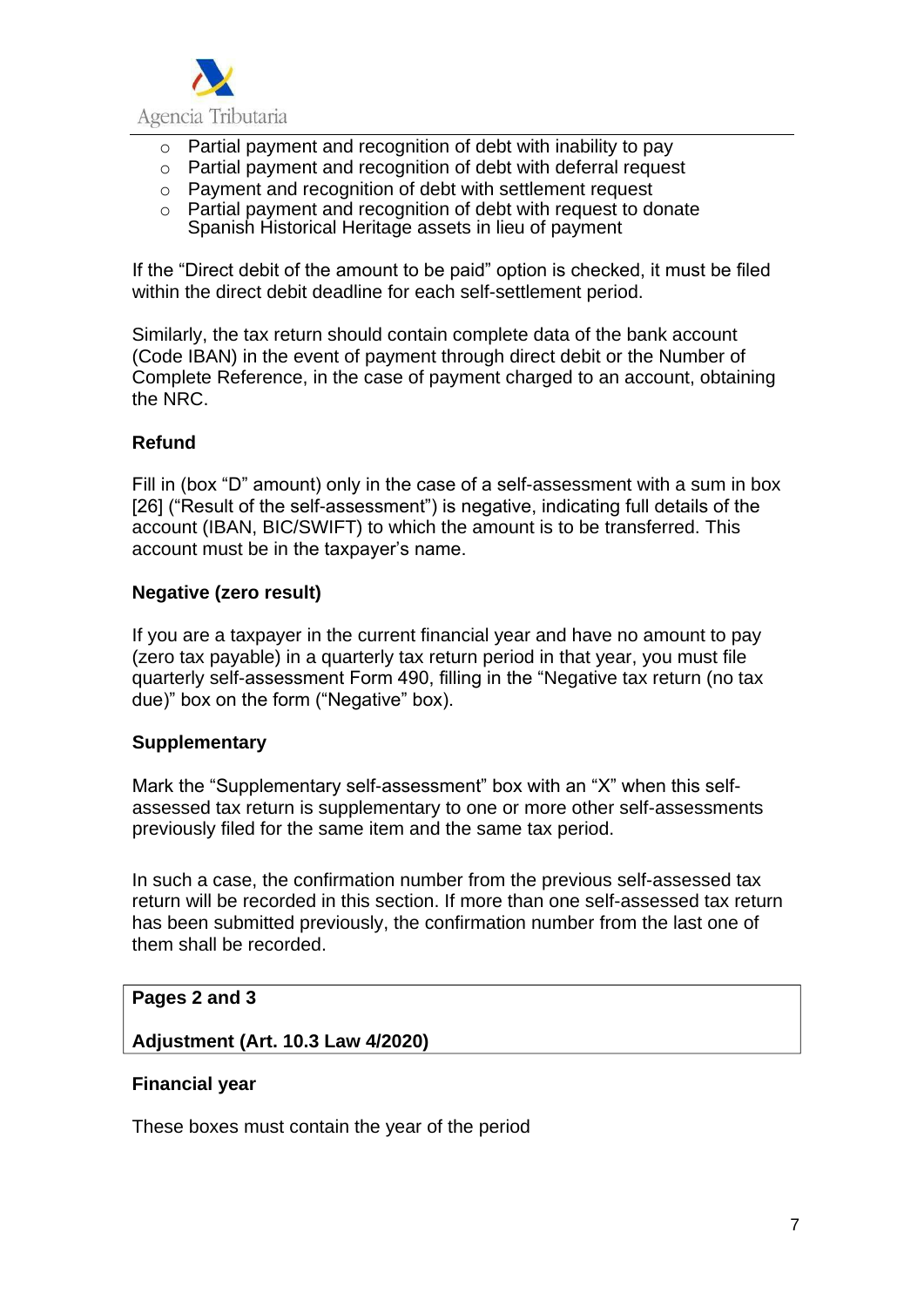

for adjustment of the taxable base referred to in Article 10.3 of Law 4/2020, of 15 October.

If the adjustment affects periods from different financial years, fill in each year.

Taxable base reported in the adjustment period: boxes [27], [111], [195], [279], [48], [132], [216], [300], [69], [153], [237], [321], [90], [174], [258] and [342]

You must enter the taxable base reported for the adjustment period and financial year.

## **Positive adjustment (taxable base): boxes [28], [112], [196], [280], [49], [133], [217], [301], [70], [154], [238], [322], [91], [175], [259] and [343]**

In these boxes enter the additional amount (positive) of the taxable base not included in the period and financial year of the adjustment as it was unknown at that time.

This positive adjustment of the taxable base is the total of the three taxable events (online advertising services, online intermediary services and data transmission services) for that financial year and adjustment period.

### **Negative adjustment (taxable base): boxes [29], [113], [197], [281], [50], [134], [218], [302], [71], [155], [239], [323], [92], [176], [260] and [344]**

In these boxes enter the additional amount (negative) of the taxable base not included in the period and financial year of the adjustment as it was unknown at that time.

This negative adjustment of the taxable base is the total of the three taxable events (online advertising services, online intermediary services and data transmission services) for that financial year and adjustment period.

## **Total adjustment (taxable base): boxes [30], [114], [198], [282], [51], [135], [219], [303], [72], [156], [240], [324], [93], [177], [261] and [345]**

In these boxes enter the result of the sum of the amount previously entered in the positive adjustment (taxable base) and negative adjustment (taxable base) boxes in each period and financial year of the adjustment.

## **Tax rate: boxes [31], [115], [199], [283], [52], [136], [220], [304], [73], [157], [241], [325], [94], [178], [262] and [346]**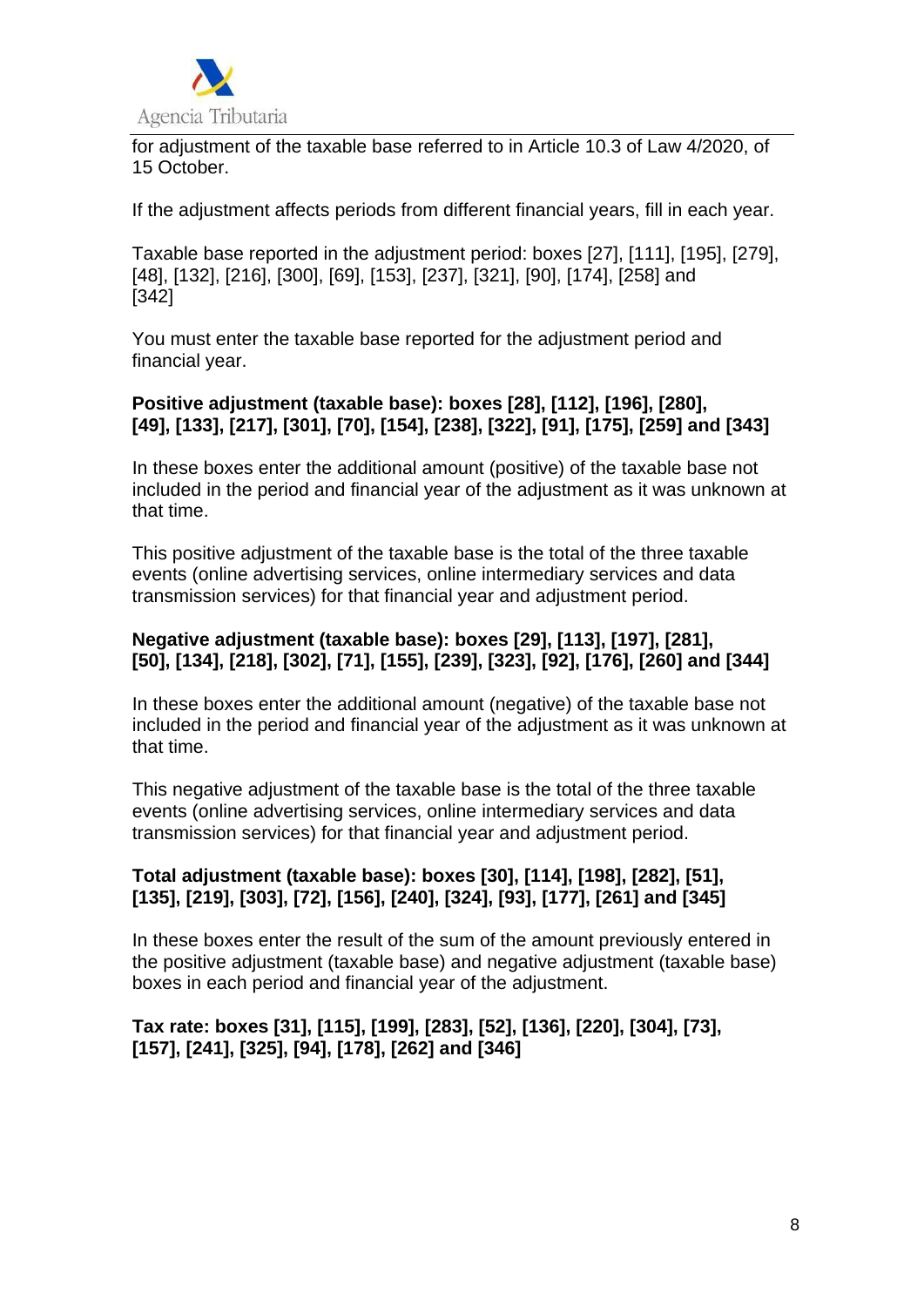

These boxes will show the tax rate applicable each financial year (3 percent).

## **Positive adjustment (tax due): boxes [32], [116], [200], [284], [53], [137], [221], [305], [74], [158], [242], [326], [95], [179], [263] and [347]**

These boxes will show the amount resulting from applying the tax rate to the relevant "Positive adjustment (taxable base)" box (depending on the financial year and period).

## **Negative adjustment (tax due): boxes [33], [117], [201], [285], [54], [138], [222], [306], [75], [159], [243], [327], [96], [180], [264] and [348]**

These boxes will show the amount resulting from applying the tax rate to the relevant "Negative adjustment (taxable base)" box (according to the financial year and period).

## **Total adjustment (tax due): boxes [34], [118], [202], [286], [55], [139], [223], [307], [76], [160], [244], [328], [97], [181], [265] and [349]**

These boxes show the result of adding the amount entered in the "Positive adjustment (tax due)" and "Negative adjustment (tax due)" boxes according to the relevant financial year and period.

## **Adjustment tax attributable to the State: boxes [35], [119], [203], [287], [56], [140], [224], [308], [77], [161], [245], [329], [98], [182], [266] and [350]**

These boxes show the result of applying the "% including adjustment" boxes for the common territory to the "Total adjustment (tax due)" boxes (according to the relevant financial year and period in both cases).

## **Adjustment modification tax attributable to the State due to change in territorial distribution: boxes [36], [120], [204], [288], [57], [141], [225], [309], [78], [162], [246], [330], [99], [183], [267] and [351]**

These boxes show the result of applying the tax rate to the "Taxable base reported in the adjustment period" boxes (according to the financial year and period). The difference between the "% including adjustment" and "% adjustment period" boxes for the common territory, according to the relevant financial year and period, must be applied to the result.

## **Total adjustment in tax due adjustment period attributable to the State: boxes [37], [121], [205], [289], [58], [142], [226], [310], [79], [163], [247], [331], [100], [184], [268] and [352]**

These boxes show the result of adding the amount entered in the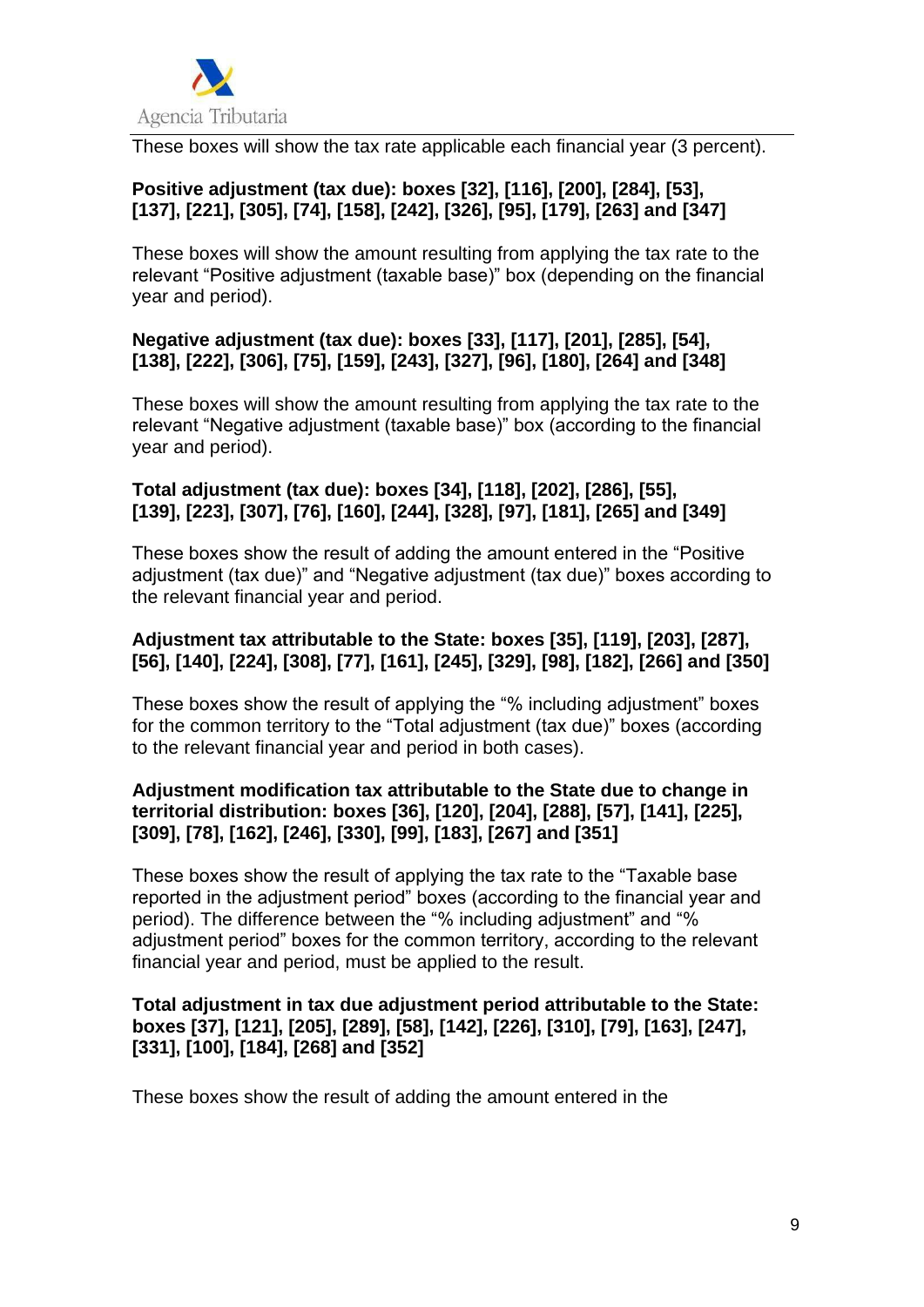

"Adjustment tax attributable to the State" and "Adjustment modification tax attributable to the State due to change in territorial distribution" boxes, according to the relevant financial year and period.

#### **Information on taxes depending on territory (only for taxpayers who pay tax to more than one administration)**

When it is appropriate to carry out the adjustment procedure provided for in Article 10.3 of Law 4/2020 and taxpayers are liable to pay tax to more than one administration, they must report the territory-specific percentage of taxation that was initially applicable in the adjustment period and the new territory-specific percentage of taxation that is now applicable with the adjustment included for Álava, Guipúzcoa, Vizcaya and the common territory. To do so, the following boxes must be filled in, according to the relevant financial year and period:

# **Álava**

**% adjustment period: boxes [38], [122], [206], [290], [59], [143], [227], [311], [80], [164], [248], [332], [101], [185], [269] and [353]**

**% including adjustment: boxes [39], [123], [207], [291], [60], [144], [228], [312], [81], [165], [249], [333], [102], [186], [270] and [354]**

# **Guipúzcoa**

**% adjustment period: boxes [40], [124], [208], [292], [61], [145], [229], [313], [82], [166], [250], [334], [103], [187], [271] and [355]**

**% including adjustment: boxes [41], [125], [209], [293], [62], [146], [230], [314], [83], [167], [251], [335], [104], [188], [272] and [356]**

# **Vizcaya**

**% adjustment period: boxes [42], [126], [210], [294], [63], [147], [231], [315], [84], [168], [252], [336], [105], [189], [273] and [357]**

**% including adjustment: boxes [43], [127], [211], [295], [64], [148], [232], [316], [85], [169], [253], [337], [106], [190], [274] and [358]**

## **Common territory**